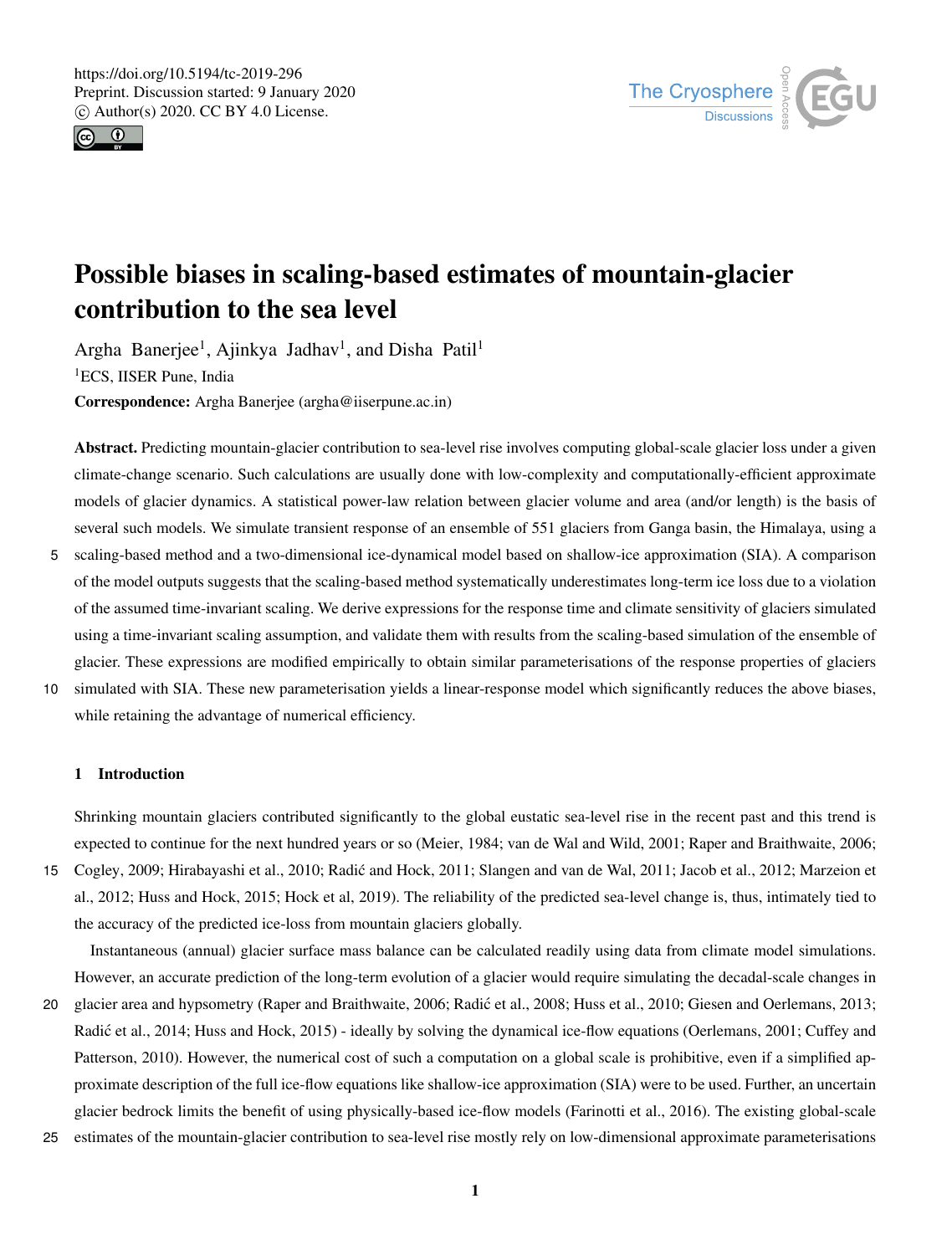



of the glacier dynamics (van de Wal and Wild, 2001; Raper and Braithwaite, 2006; Hirabayashi et al., 2010; Radic and Hock, ´ 2011; Slangen and van de Wal, 2011; Marzeion et al., 2012; Giesen and Oerlemans, 2013; Huss and Hock, 2015; Hock et al, 2019). Several of these parameterisations are based on an statistical area-volume (or area-volume-length) scaling relation for any set of mountain glaciers (Chen and Ohmura, 1990; Bahr et al., 2015). Empirical prescriptions for distributing the an-30 nual ice-loss over glacier surface, or equivalently, adjusting the hypsometry of the transient glaciers are also used (Raper and

Braithwaite, 2006; Radic et al., 2008; Hirabayashi et al., 2010; Huss et al., 2010; Giesen and Oerlemans, 2013; Huss and Hock, ´ 2015).

# 1.1 Area-volume scaling for mountain glaciers

The statistical power-law relationship between glacier area and volume was established empirically (e.g., Chen and Ohmura, 35 1990),

$$
V = cA^{\gamma},\tag{1}
$$

where, V and A are glacier area (km<sup>2</sup>) and volume (km<sup>3</sup>), respectively.  $\gamma$  is a dimensionless scaling exponent expected to be in the range  $1.17 < \gamma < 1.5$  (Bahr et al., 2015). The scaling exponent  $\gamma$  can be estimated using dimensional analysis (Bahr et al., 2015), if an empirical sub-linear scaling of glacier width with glacier area (Bahr, 1997) is assumed.  $c$  (km<sup>3−2</sup> $\gamma$ ) is a 40 dimensionful fitting parameter (Bahr et al., 2015). The above relation is statistical in nature, and allows estimation of the total volume of a large set of glaciers fairly accurately. However, it would have considerable uncertainty when volume of any individual glacier in the set is considered (Bahr et al., 2015). The scaling relation is used to predict glacier area change given the volume change, with c and  $\gamma$  assumed to be time-invariant constants (e.g., Radic et al., 2007).

According to the theoretical arguments by Bahr et al. (2015),  $\gamma$  indeed is a time-independent constant with  $\gamma = 1 + \frac{m+1}{m+n+3}$ 45 where n is the power-law exponent of Glenn's rheology of ice and  $m$  is the scaling exponent of ablation rate with glacier length. However, the dimensionful scale factor  $c$  may vary with time (Bahr et al., 2015) for a set of non-steady glaciers. For example, dimensional arguments do not rule out the possibility that  $c = c(t/\tau)$ , where  $t/\tau$  is the dimensionless ratio of time t to the response time  $\tau$  of the glacier. An unaccounted-for time-dependence of the scale factor c would lead to a systematic bias in the predicted glacier change as discussed later in this paper.

#### 50 1.2 Motivation for the present study

The performance of the scaling relation (eq. 1) in describing transient glacier response have previously been investigated by comparing results of scaling-based model with those from simulations based on dynamical ice-flow models. Dynamical models with various levels of complexity, e.g., SIA, higher order approximations or full Stokes' evolution in one to three dimensions (Radic et al., 2007, 2008; Adhikari and Marshall, 2012; Farinotti and Huss, 2013) were used for this purpose. However, the ´ 55 above studies assumed that scaling exponent  $\gamma$  may vary with time, which violates the theoretical arguments of Bahr et al. (2015). In addition, most of the above investigations were confined to synthetic glaciers having idealised geometries. Possible

uncertainties introduced by a time-invariant scaling-based parameterisation of the evolution of glaciers with realistic geometries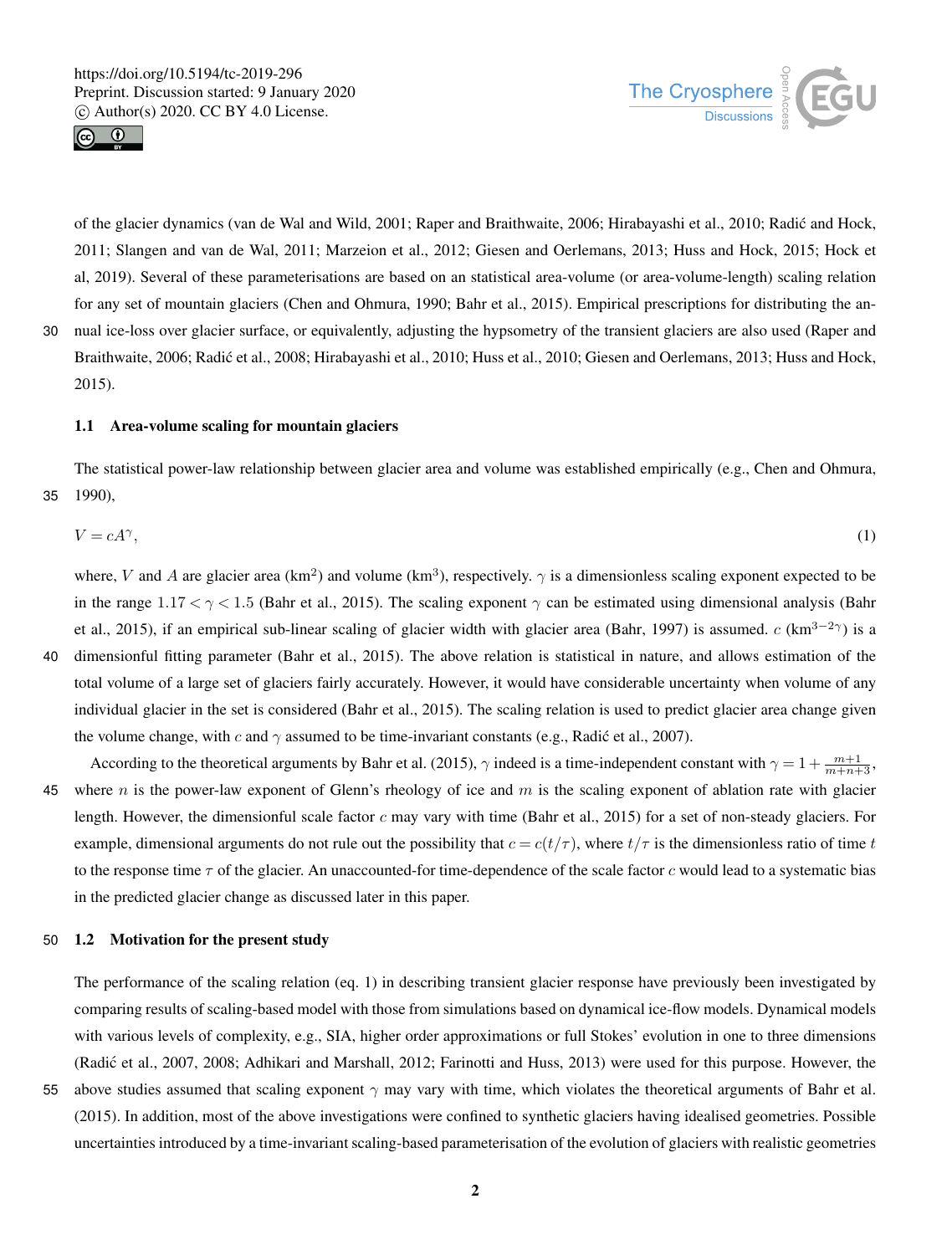



were considered only by Farinotti and Huss (2013). The authors provided thorough assessment of the uncertainty arising out of the inaccuracies of the parameters c and  $\gamma$ . The spirit of the present study is quite similar to that of Farinotti and Huss

- 60 (2013) mentioned above. However, the authors did not consider the possibility of a systematic bias in the scaling based models given the known violation of the time-invariant scaling assumption (Radic et al., 2007, 2008; Adhikari and Marshall, 2012) as ´ discussed above. A time-independent c can lead to systematic bias even in the case when c and  $\gamma$  are known accurately for a given set of glaciers. One of our two main objectives of the present study is to investigate this possible bias of scaling-based models.
- 65 Apart from the scaling-based methods, there are other empirical methods for mimicking glacier evolution that use specific algorithms for distributing the net mass loss over the glacier surface (Raper and Braithwaite, 2006; Huss et al., 2010). Yet another viable alternative is obtained by assuming small deviations from a steady-state glacier (Oerlemans, 2001; Harrison et al., 2001; Lüthi, 2009). This so-called linear-response theory for glacier area or volume-change, however, requires the knowledge of the response time and climate sensitivity of glacier volume and area. A lack of accurate and numerically convenient param-
- 70 eterisations of these dynamical properties limits the application of such linear-response models for sea-level rise predictions (Harrison et al., 2001; Lüthi, 2009). The other objective of the present study is to come up with an accurate parameterisation of the relevant linear-response properties, and thus improve the performance of the linear-response model.

We emphasise that the points of departures of this study from that of Farinotti and Huss (2013) are that, 1) Following the theoretical guidelines of Bahr et al. (2015) c is considered to be the sole fit-parameter, 2) Given the known violation of

75 the assumed time-invariance of area-volume scaling, possible systematic biases in scaling-derived glacier-loss predictions are investigated, and 3) possible new parameterisations of glacier-response properties are explored in order to improve the accuracy of the linear-response model.

# 1.3 Outline of the study

Here, we simulate the response of an ensemble of 551 clean-ice glaciers in the Himalaya to a step change in equilibrium-line 80 altitude (ELA) using 2-dimensional SIA model. The accuracy of a scaling-based model (Radić et al., 2007) in reproducing the long-term loss in total glacier area and volume as obtained with SIA, is assessed. First we discuss the basics of the area-volume scaling method for glacier evolution, deriving theoretical predictions for dynamical response properties of glaciers evolving under a time-invariant scaling. These theoretical predictions are verified with a scaling-based simulation of the response of the same 551 glaciers to a step-change in ELA. The scaling-based theoretical expressions for glacier response properties are then

85 empirically extended in order to obtain accurate parameterisations the linear-response properties of the SIA-simulated glaciers. The linear-response model the long-term total shrinkage of glaciers as predicted by the scaling-based method (Radic et al., ´ 2007), and the linear-response model are compared with the corresponding SIA results.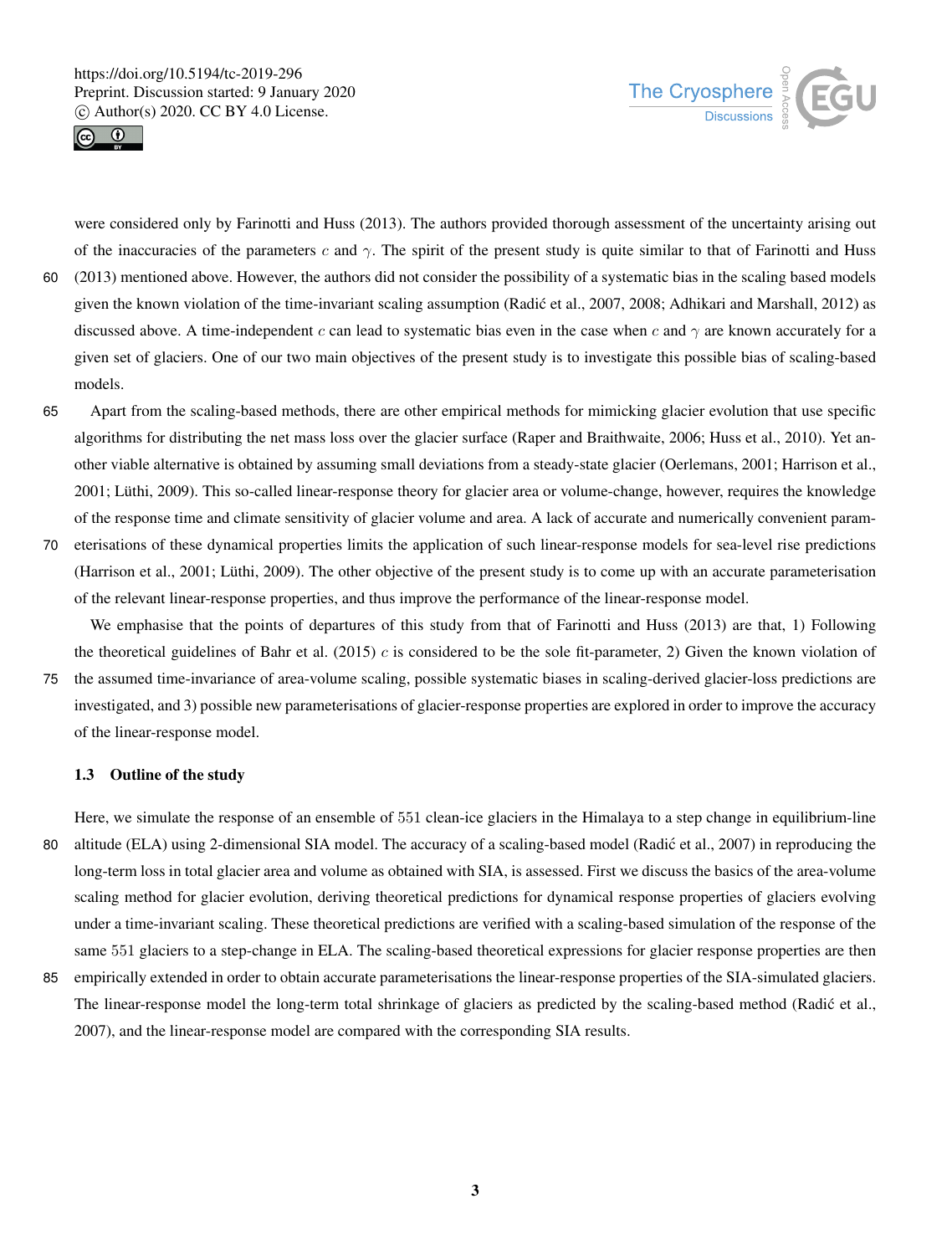



#### 2 Dynamical consequences of a time-independent area-volume scaling

Let us consider a set of glaciers that are responding to a warming climate while conforming to a time-independent area-volume 90 scaling (Eq. 1). For small fractional changes in area and volume of the glaciers, the two are related as follows.

$$
\Delta V \approx c\gamma A^{\gamma - 1} \Delta A = \gamma \frac{V}{A} \Delta A = \gamma h \Delta A,\tag{2}
$$

where,  $\Delta V$  and  $\Delta A$  are the changes in area and volume, and the mean ice thickness is  $h = V/A$ . The scaling factor c is assumed to be a time-independent constant here.

The above equation is the basis of the scaling-based glacier-evolution schemes, allowing computation of area change during 95 a time interval from the given volume change during that interval. The particular model of Radic et al. (2007) that is considered ´ here, assumes that the area loss takes place only in the lowest elevation band/s near the glacier terminus and updates glacier hypsometry accordingly (Radić et al., 2007).

# 2.1 The rates of area and volume change

A consequence of the above scaling relation (Eq. 2) is that the instantaneous rates of area and volume changes are related as,

$$
100 \quad \dot{V} = \gamma c A^{\gamma - 1} \dot{A} = \gamma h \dot{A},\tag{3}
$$

where,  $\dot{V}$  and  $\dot{A}$  denote the rate of changes of volume and area. If the mean specific balance rate is  $\delta b$ , then the annual rate of mass loss is  $\dot{V} = \delta bA$ . This, together with Eq. 3, implies,

$$
\dot{A} = \frac{\delta b}{\gamma h} A
$$
\n
$$
= \frac{\delta b}{\gamma c} A^{2-\gamma}.
$$
\n(4)

105 Thus, a consequence of the time-invariant scaling hypothesis is that the rate of area change must scale with glacier area with an exponent  $(2-\gamma)$ . This is consistent with empirical observations (Banerjee and Kumari, 2019). As the scale factor of this powerlaw relation is proportional to the mean mass balance, Eq. 4 may be a convenient way of obtaining mean regional thinning rates from relatively straightforward remote-sensing measurements of the rate of area change. However, this relation is accurate only to the extent the assumption of the time-independence of the scale-factor  $c$  is valid.

# 110 2.2 The area response time

As response time is defined with respect to a steady-state glacier, let us consider a steady glacier and apply a constant perturbation for time  $t > 0$  (i.e. a step change in ELA). Let's take the corresponding instantaneous net negative balance of the glacier at  $t = 0$  to be  $\delta b_0 A$ . The perturbation would asymptotically  $(t \to \infty)$  lead to a shrinkage of glacier area by  $\Delta A_{\infty} = A(0) - A(t \to \infty)$  and ice volume by  $\Delta V_{\infty}$  such that (Harrison et al., 2001),

$$
115 \quad \Delta A_{\infty} b_t + \beta \Delta V_{\infty} \approx -\delta b_0 A. \tag{6}
$$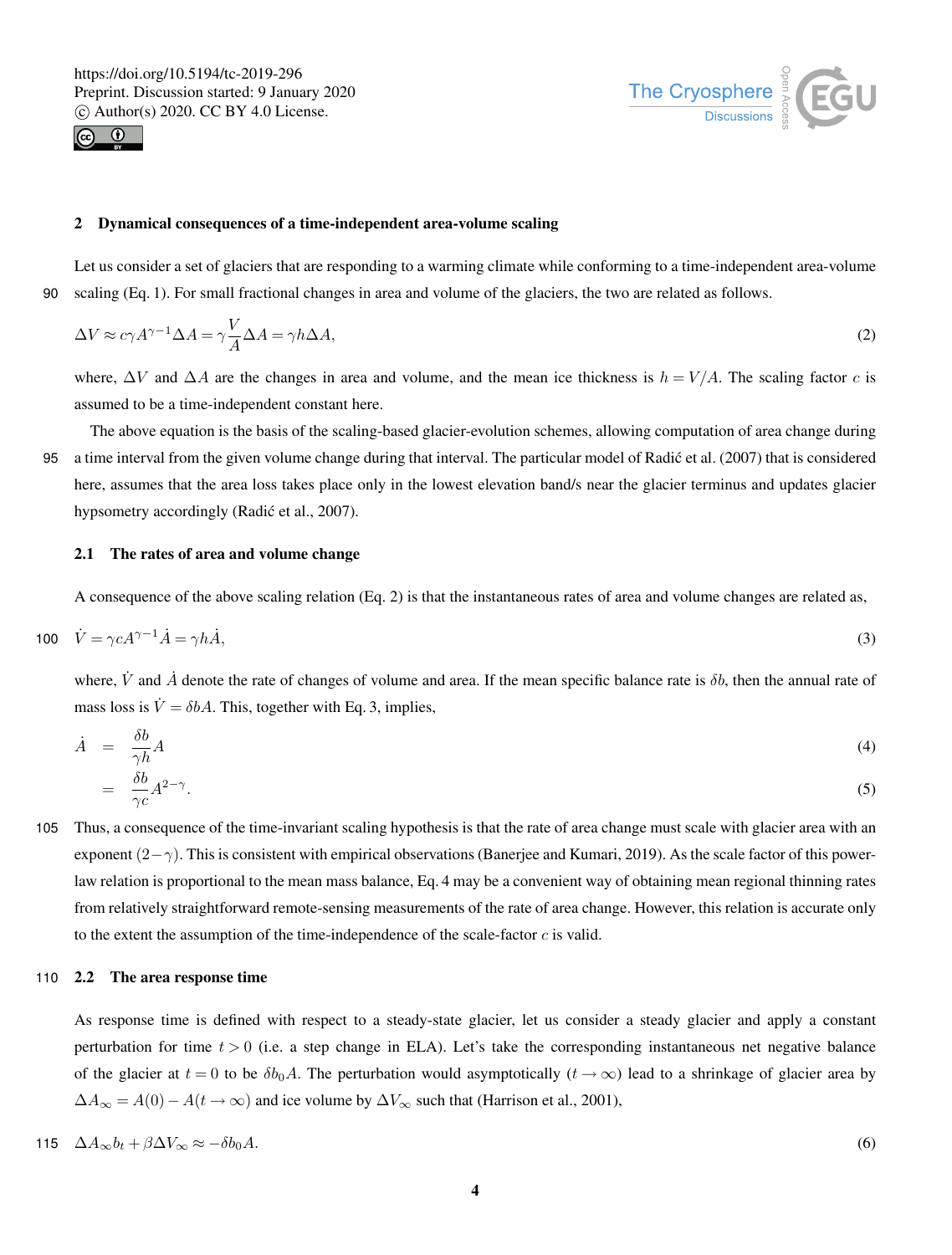



Here,  $b_t$  is the ablation rate near the terminus and  $\beta$  is the balance gradient. The area response time of the glacier can be estimated as  $\tau_A \approx \Delta A_\infty / \dot{A}$ . Therefore, using the expressions for  $\dot{A}$  (Eq. 4) and  $\Delta A_\infty$  (Eq. 6), respectively, we obtain,

$$
\tau_A = -\left(\frac{b_t}{\gamma h} + \beta\right)^{-1} = \tau^*.\tag{7}
$$

Here, the symbol  $\tau^*$  is a convenient shorthand notation for the time scale  $-(\frac{b_t}{\gamma h} + \beta)^{-1}$ . In the above derivation,  $\Delta V_{\infty}$  that 120 appears in eq. 6 is eliminated with the help of eq. 2. The resultant expression for response time (Eq. 7 is comparable with that derived by Harrison et al. (2001) or Lüthi (2009).

# 2.3 Linear response model for area and volume change

Within a linear-response model the instantaneous change in volume ( $\Delta V$ ) as after a steady glacier is perturbed by a small step change in ELA is, for example, given by Lüthi (2009) as,

$$
125 \quad \Delta V(t) = \Delta V_{\infty} (1 - e^{-t/\tau_v}),\tag{8}
$$

where,  $\tau_v$  is the volume response time and  $V_{\infty}$  is the volume sensitivity.

Now, for small fractional changes in area it is straightforward to show that Eq. 8 implies,

$$
\Delta A(t) = \Delta A_{\infty} (1 - e^{-t/\tau_v}),\tag{9}
$$

by expressing  $V(t)$ ,  $V(0)$  and  $V(t \to \infty)$  in terms of  $A(t)$ ,  $A(0)$ , and  $A(t \to \infty)$ , respectively, using the scaling relation (Eq. 1), 130 That is, within the scaling assumption, the area response time,  $\tau_A$ , is the same as the volume response time,  $\tau_V$ ,

$$
\tau_A = \tau_V = \tau^*.\tag{10}
$$

This also implies that the ratio  $\Delta V(t)/\Delta A(t)$  is a time independent constant. In fact, Eq. 3 requires that this constant ratio is given by  $\gamma h$ . While h is not strictly time independent for a set of shrinking glaciers, for a small fractional change in area the corresponding fractional changes in mean thickness is going to be significantly smaller. This is because, from eq. 1, 135  $h = V/A = cA^{\gamma-1}$ , or  $\frac{\Delta h}{h} = (\gamma - 1) \frac{\Delta A}{A}$ , and  $(\gamma - 1)$  is a small quantity for typical values of  $\gamma$ .

#### 2.4 Climate sensitivity of area and volume

The climate sensitivity of the area is given by  $\Delta A_{\infty}$ . An expression for the asymptotic fractional change in area is obtained by eliminating  $\Delta V_{\infty}$  from Eqs. 6, and using the expression for  $\tau_A$  (Eq. 7),

$$
\frac{\Delta A_{\infty}}{A} = \frac{\tau^* \beta \delta E}{\gamma h} = \alpha^*.
$$
\n(11)

140 Here, we have used  $\delta b_0 \approx \beta \delta E$  for a step change in ELA by  $\delta E$ , and the RHS is denoted by  $\alpha^*$  for convenience.

The corresponding expression for  $\frac{\Delta V_{\infty}}{V}$  is then obtained using Eq. 2,

$$
\frac{\Delta V_{\infty}}{V} = \gamma \alpha^*.\tag{12}
$$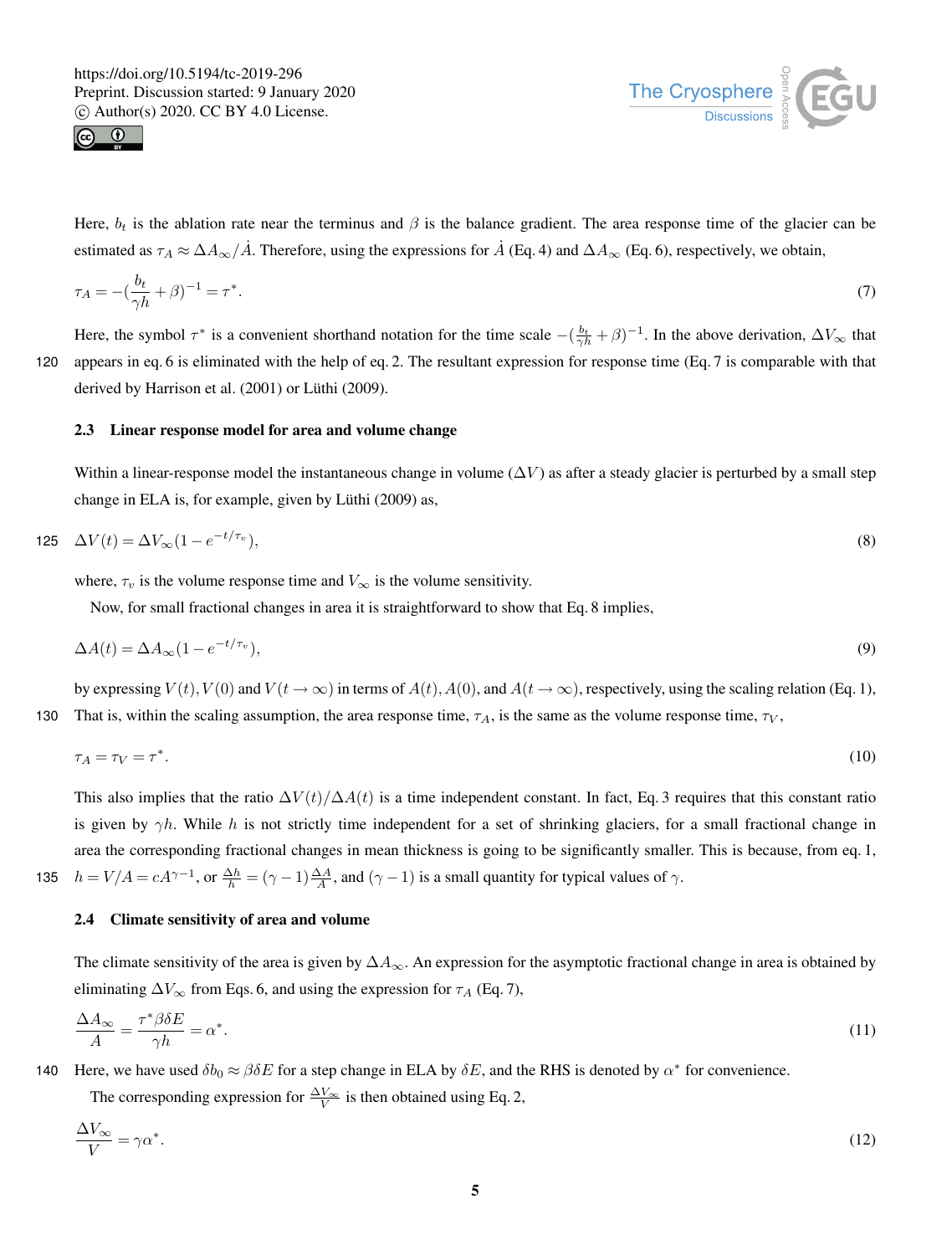



Again, Eq. 12 is comparable to the expression of volume sensitivity as derived by (Harrison et al., 2001). The minor differences are due to the time-invariant scaling assumption made here.

145 Please note that strictly speaking, the climate sensitivity of area and volume with respect to a change in ELA should be defined as  $\frac{\Delta A_{\infty}}{\delta E}$  and  $\frac{\Delta V_{\infty}}{\delta E}$ , respectively. However, in this paper we use  $\Delta A_{\infty}$  and  $\Delta V_{\infty}$  as the corresponding sensitivities to simplify notation.

#### 3 Numerical methods

#### 3.1 2-dimensional SIA model

- 150 We consider all the 814 glaciers larger than  $2 \text{ km}^2$  in the Ganga basin, the central Himalaya from RGI 6.0 inventory (RGI, 2017), and simulated them one by one using an automated procedure. We defined the simulation domain for each of the glaciers with a one-pixel-wide (pixel size of 100 m  $\times$  100 m) buffer around the corresponding RGI 6.0 outlines. The corresponding ice-free bedrock is obtained using available ice-thickness estimates for each of the individual glaciers in the RGI inventory (Kraaijenbrink et al., 2017) and ASTER GDEM (ASTER GDEM, V003) which are down-sampled to 100 m resolution.
- 155 The ice-flow dynamics was implemented within two dimensional shallow-ice approximation (e.g., Le Meur et al., 2004) as an easy-to-implement numerically efficient non-linear diffusion problem (Oerlemans, 2001). While SIA may not be the best method for simulating valley glaciers due to its limitation in describing ice-flow that is influenced by longitudinal stresses and/or steep bedrock slopes (Le Meur et al., 2004), there is enough evidence in the literature that SIA does a reasonable job of describing both steady and transient dynamics of valley glaciers (e.g., Vieli and Gudmundsson, 2004; Le Meur et al., 2004).
- 160 The equations of motions were integrated using a linearised implicit finite-difference scheme (Hindmarsh and Payne, 1996) with no-slip boundary condition at ice-bedrock interface. An iterative conjugate-gradient method was employed within the implicit scheme, with a spatial grid-size of  $100 \text{m} \times 100 \text{m}$  and time steps of 0.01 years. During the simulations, ice-mass conservation was monitored and was within one parts per  $10^8$  at each time step.
- The value of Glenn's flow-law exponent is assumed to be 3. Since, we are interested in the generic behaviour of a set of 165 glaciers with realistic geometries, we do not attempt any tuning of the flow parameters to obtain realistic values of ice thickness or surface velocity of the chosen glaciers. Rather, the rate constant appearing Glenn's law was picked randomly from the set  $\{0.5, 0.6, \ldots 1.4, 1.5\} \times 10^{-24} \text{ Pa}^{-3} \text{s}^{-1}$  for each of the glaciers.

The following elevation-dependent idealised linear mass-balance profile was used for all of the glaciers,

$$
b(z) = Max\{\beta(z - E), b_0\}.\tag{13}
$$

170 Here,  $\beta$  is the balance gradient, which was again picked randomly for any given glacier, with the allowed set of values {0.005, 0.006, ... 0.009, 0.010}  $yr^{-1}$  for the glaciers. z and E are the surface elevation and the equilibrium-line altitude (ELA) measured in meters.  $b_0$  is a cutoff on maximum accumulation taken to be 1.0 m/yr.

The value of  $E$  for each of the glaciers was fixed as follows.  $E$  is at first set equal to the glacier median elevation. Then SIA simulation was run starting with an empty bedrock, and was continued till a steady state was reached. E was then moved up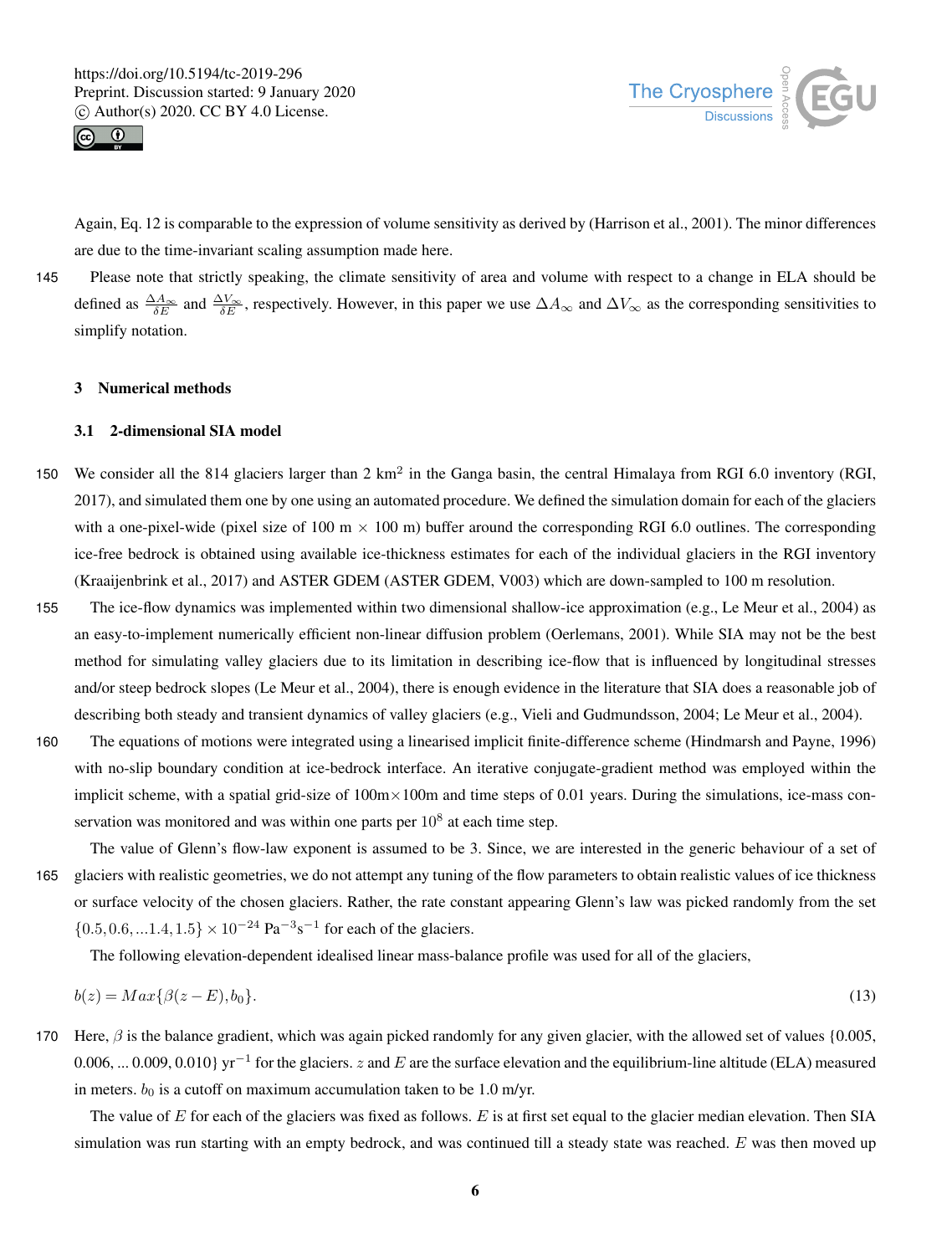



- 175 or down and the simulation was repeated to obtain the corresponding steady states. The iterations were continued till a steady extent that was similar to the present glacier extent (RGI, 2017) was reached. Once the desired steady state was found, the glaciers were perturbed by a 50 m step rise in ELA, and then for the subsequent 500 years, annual values of area and volume were recorded.
- Out of the total 814 glaciers, there were 120 glaciers where either our algorithm for finding a steady-state similar to present 180 extent did not converge or the final steady state glacier geometry was not realistic. As a result, among 814 Ganga basin glaciers that are larger than 2 km<sup>2</sup>, we could simulate only 694 glaciers. Out of these, the fractional changes in glacier area at  $t = 500$ were more than 50% for 91 glaciers and they were excluded. An additional 52 glaciers had response time larger than 300 years and were also not considered. Finally, we were left with an ensemble of 551 Himalayan glaciers, which is 68% of the initial set. The area of these modeled glaciers were in the range  $2.5 - 89.5 \text{ km}^2$  with a median value 5.7 km<sup>2</sup>. The total area and volume
- 185 of these glaciers were 5143.7  $km^2$  and 602.7  $km^3$ , respectively. As an ensemble consisting 552 glaciers can be considered large enough to test the statistical area-volume scaling, we did not do a detailed glacier-by-glacier analysis of the reasons behind the failure of the algorithm for some of the glaciers.

In the 2-d SIA-based dynamic glacier model described above, we have neglected the effects of debris cover on ablation, avalanche contribution to accumulation and ice flow due to sliding. While these processes are rather important in the Himalaya

- 190 (Banerjee and Shankar, 2013; Laha et al., 2017), this was done to keep the model as simple as possible. Therefore, the simulated glaciers are not faithful copies of the actual Himalayan glaciers. On glaciers that are extensively debris-covered and/or receives strong accumulation contribution from avalanches in reality, our modelled ELA is likely to have a negative bias. Moreover, these ignored processes may either lead to a different scaling exponent and/or scale factor, or add additional scatter to the scaling plot for the real Himalayan glaciers. However, These simplifications do not weaken our study, as we restrict our aim
- 195 to simulating the response of a large number of synthetic clean glaciers with realistic geometries and simplified mass balance profiles to a hypothetical step-change in ELA using different methods and comparing the results.

#### 3.2 Scaling and hypsometric-adjustment-based models

The response of the set of 551 steady-state glaciers to a 50 m instantaneous rise in ELA were recomputed with a scaling-based approach (Radić et al., 2007). The SIA-derived initial steady-state volume, area, and hypsometry (with bin size of 25 m) for 200 each of the glaciers were used as the starting point. At any time t, the elevation-dependent mass-balance function was summed over the instantaneous glacier hypsometry to obtain the volume loss in a given balance year. The computed annual volume loss was converted to a corresponding area loss using Eq. 2 for the scaling-based method (Radic et al., 2007). The reduction in area was assumed to have taken place in the lowest elevation band of a glacier (Radić et al., 2007). The scaling exponent was fixed at  $\gamma = 1.286$  because of the linear mass balance profiles of the simulated glacier ( $m = 1$ ). The annual resolution time series of 205 computed area and volume were recorded for 500 years for each of the glaciers after the perturbation (a 50 m step-change in ELA) was applied.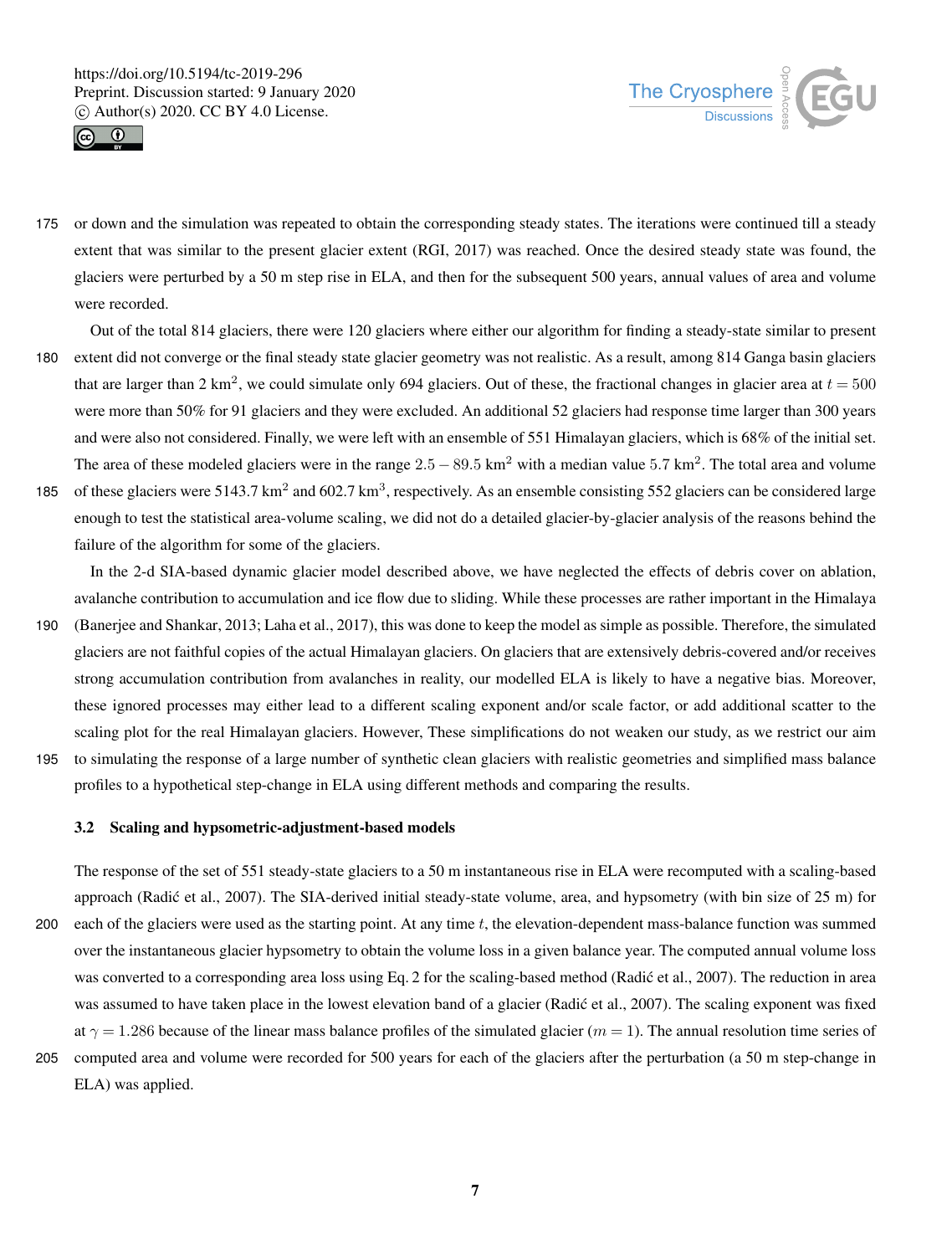





**Figure 1.** A) The area-volume scaling for 551 glaciers simulated with SIA for the steady state at  $t = 0$  yr (purple circles) and the transient states at  $t = 500$  yr (green circles).  $\gamma$  is taken to be 1.286 and best-fit c values are  $0.053 \pm 0.001$  and  $0.047 \pm 0.001$  km<sup>3-2</sup> $\gamma$ , respectively, at  $t = 0$  and  $t = 500$  years. For both the fits  $R^2 = 0.90$ . B) The simulated evolution of 200 randomly chosen glaciers in the  $V - A$  plane with SIA (thin lines) and scaling (thick line) models. See text for further details. Note that the SIA-derived volumes are scaled by a factor of 10 for better visualisation.

#### 3.3 Linear-response model

For each of the 551 glaciers, the time series of volume and area, as obtained using both SIA and scaling-based methods, were separately fitted to linear-response forms analogous to eq. 8 to obtain the corresponding best-fit values of the four linear-210 response parameters: the climate sensitivities ( $\Delta V_{\infty}, \Delta A_{\infty}$ ) and response times ( $\tau_V, \tau_A$ ).

The best-fit linear-response properties obtained from the scaling evolution were used to verify the theoretical expressions obtained from scaling theory as given in the previous section. Subsequently, the best-fit response time and climate sensitivities obtained from the SIA simulations were used to check if the same relations describe the SIA results or not, in order to obtain empirical parameterisations for the response properties. All these fits were performed in log-log scale and  $R<sup>2</sup>$  of the fits were 215 noted.

These best-fit empirical parameterisations of climate sensitivity and response time obtain by fitting the SIA results were used to compute the linear-response model predictions for the time series of total area and volume of the 551 glaciers perturbed by a 50 m step-change in ELA at  $t = 0$ . To assess the uncertainty of the linear-response model results, a random Gaussian noise were added to the best-fit empirical parameters to generate an ensemble of 100 independent copies of the linear-response 220 model. The standard deviation of this Gaussian noise for any given fit parameter was set equal to its standard error.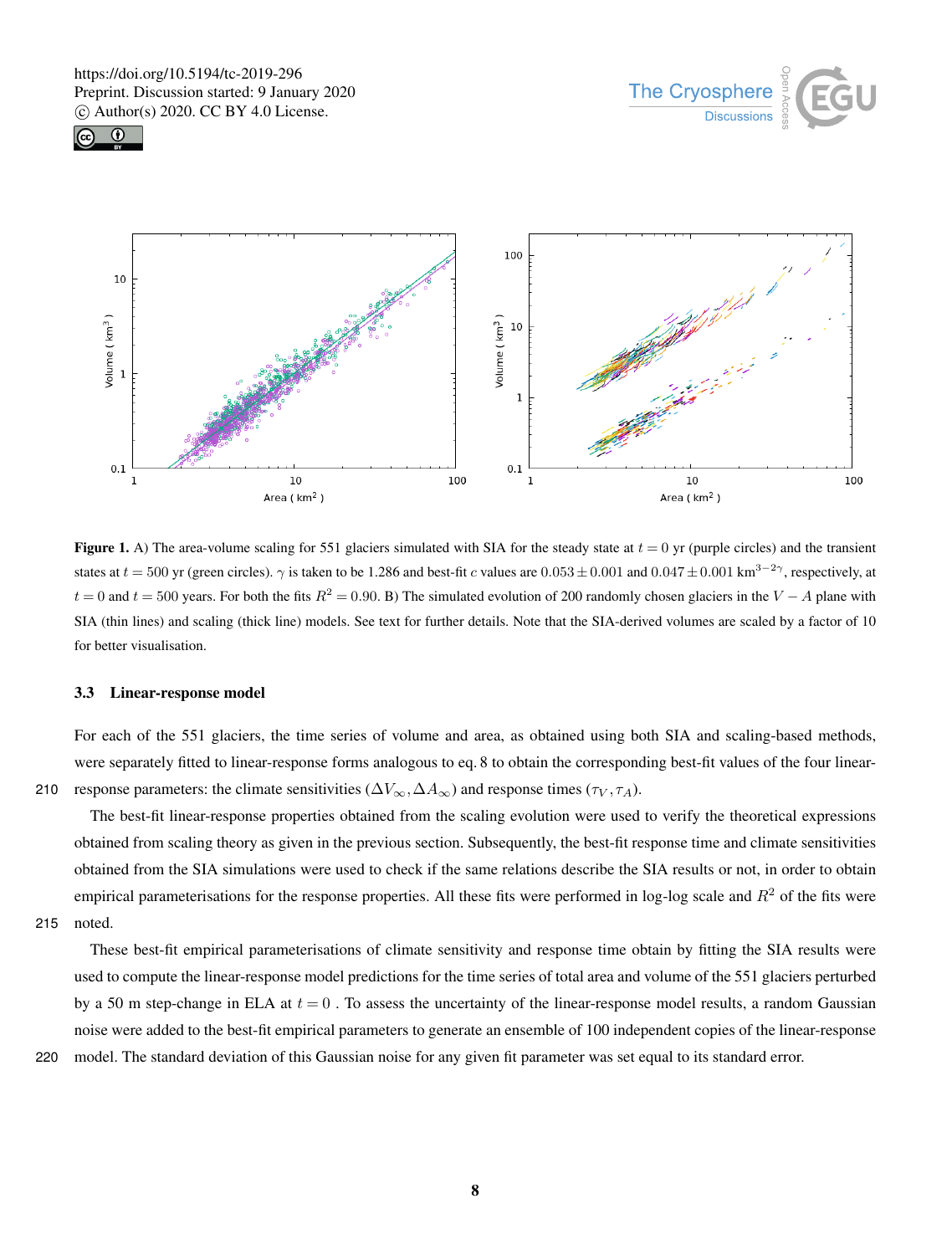



#### 4 Results and discussions

#### 4.1 Area-volume scaling of glaciers simulated with SIA

As discussed in the introduction, the area and volume of the 551 glaciers are expected to follow a power-law relation (eq. 1) with scaling exponent  $\gamma = 1 + \frac{m+1}{m+n+3} = 1.286$ . Indeed, the ensemble of glaciers modelled with SIA conform to a power-law 225 relation  $V = cA^{1.286}$  at any time t. For example, fig. 1a shows the power-law behaviours at  $t = 0$  and  $t = 500$  years. The corresponding linear fits in log-log scale have  $R^2$  value of 0.90.

Another interesting trend that is evident from fig. 1a is that the best-fit c is time-dependent and decreases systematically with time as glaciers shrink. For example, the best-fit *c*-values are  $0.053 \pm 0.001$  and  $0.047 \pm 0.001$  km<sup>3-2</sup><sup>γ</sup>, respectively, at  $t = 0$ and  $t = 500$  years (fig. 1a). This implies a ~13% reduction in c for the ensemble over 500 years subsequent to the step-change 230 in ELA. The time dependent c is consistent with arguments of Bahr et al. (2015) and those in the introduction of this paper.

The systematic decline in  $c$  for an ensemble of shrinking glaciers leads to a systematic bias in any scaling-based glacier evolution model where the time-invariant c is a basic requirement. A decreasing c would imply,  $\frac{\Delta V}{V} = \gamma \frac{\Delta A}{A} + \frac{\Delta c}{c}$ . Since the changes in all the three quantities are negative, for any given  $|\Delta A|$ , the corresponding  $|\Delta V|$  is underestimated whenever the second term on the RHS is assumed to be zero, e.g. in eq. 2. As eq. 2 is the basis of all scaling-based glacier models, this 235 implies that all such models would have the above bias and predict thicker glaciers in the future as climate warms up. Due to a corresponding surface-elevation feedback related to thicker glaciers, the bias is likely to get amplified, leading to significant

underestimation for future glacier mass loss under warming climate. Our comparison of the results from SIA and scaling-based simulations as shown in Fig. 1b are consistent with above arguments.

#### 4.2 The climate sensitivity of glacier area and volume

240 For the scaling-based simulation of glacier response, the fitted asymptotic fractional changes in glacier area and volume are related to each other (fig. 2a) as,  $\frac{\Delta V_{\infty}}{V} = (1.276 \pm 0.002) \frac{\Delta A_{\infty}}{A}$ . This is in line with the prediction of eq. 2.

As discussed in the previous subsection, a decreasing  $c$  is expected to lead to a larger asymptotic fractional volume change for glaciers simulated with SIA. This is exactly what is seen in fig. 2b, which shows  $\frac{\Delta V_{\infty}}{V} = (1.87 \pm 0.02) \frac{\Delta A_{\infty}}{A}$ .

Note that apart from the contribution of fractional change in c to the tune of  $\sim$ 13%, a further amplification of the volume 245 loss due to thickness feedback discussed before also plays a role. Both these effects are not captured by the time-independent scaling assumption, leading to a underestimation of glacier volume change in scaling-based methods. It is interesting that despite a changing c in SIA simulations, the two quantities  $\frac{\Delta V_{\infty}}{V}$  and  $\frac{\Delta A_{\infty}}{A}$ , are still proportional to each other (fig. 2b). We do not have a clear explanation of this effect as yet.

In fig. 2b, about 30 data points with close to the largest value of  $\frac{\Delta A_{\infty}}{A}$  (shown with black circles in the figure) were not 250 included in the fit. The cut-off  $\frac{\Delta V_{\infty}}{V}$  < 0.5, prevents sampling of the full vertical scatter in this range, which may create bias in the linear fit and therefore, these points were not considered for the fit.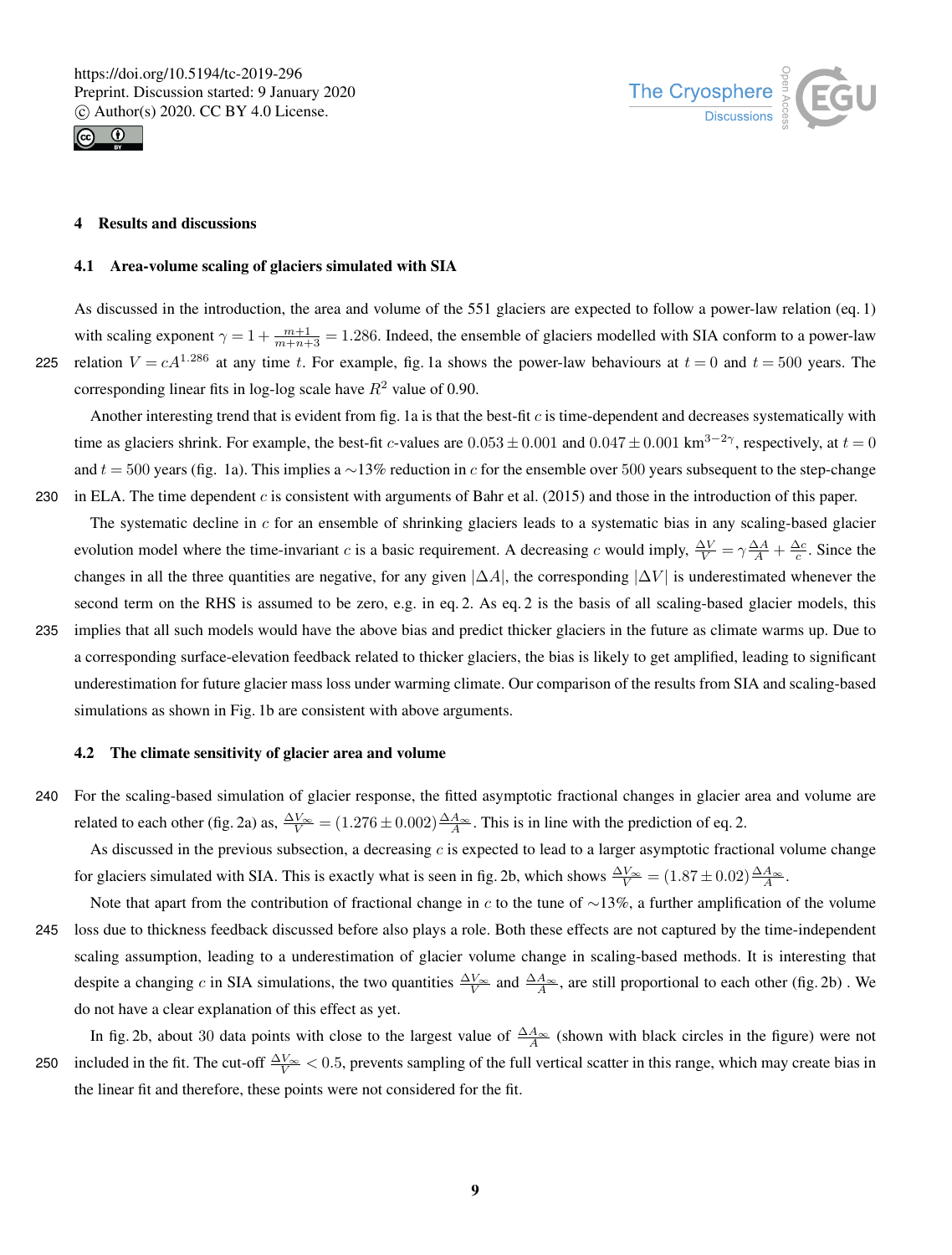





**Figure 2.** The relationship between the asymptotic fractional changes in glacier area ( $\frac{\Delta V_{\infty}}{V}$ ) and volume ( $\frac{\Delta A_{\infty}}{A}$ ) as obtained from, A) scaling and B) SIA-based evolution. The solid lines are best-fit straight lines, A)  $\frac{\Delta V_{\infty}}{V} = (1.276 \pm 0.002) \frac{\Delta A_{\infty}}{A}$ , and B)  $\frac{\Delta V_{\infty}}{V} = (1.87 \pm 0.02) \frac{\Delta A_{\infty}}{A}$ .  $R<sup>2</sup>$  values of the fits are 0.99 and 0.85, respectively. In sub-figure B, the points denoted by black circles were not used for fitting. See text for details.



Figure 3. The fractional climate sensitivity of glacier area as obtained from, A) scaling and B) SIA simulations are compared with the theoretically predicted value of  $\alpha^* = \frac{\beta \delta E \tau^*}{\gamma h}$  (see text for details). The best-fit straight lines are, A)  $\frac{\Delta V_{\infty}}{V} = (0.585 \pm 0.009)\alpha^*$ , and B)  $\frac{\Delta V_{\infty}}{V}$  = (1.65 ± 0.03) $\alpha^*$ . The corresponding  $R^2$  are 0.65 and 0.48, respectively.

Fig. 3a shows that the prediction of eq. 12 for climate sensitivity of glaciers works for the scaling-based model, though the prefactor is not 1, i.e.,  $\frac{\Delta V_{\infty}}{V} = (0.585 \pm 0.009)\alpha^*$ . The  $R^2$  of the fit is 0.65. A similar behaviour is also seen for the SIA-derived estimates of  $\frac{\Delta V_{\infty}}{V}$  (fig. 3b), though there is more noise and consequently a smaller  $R^2$  of 0.48.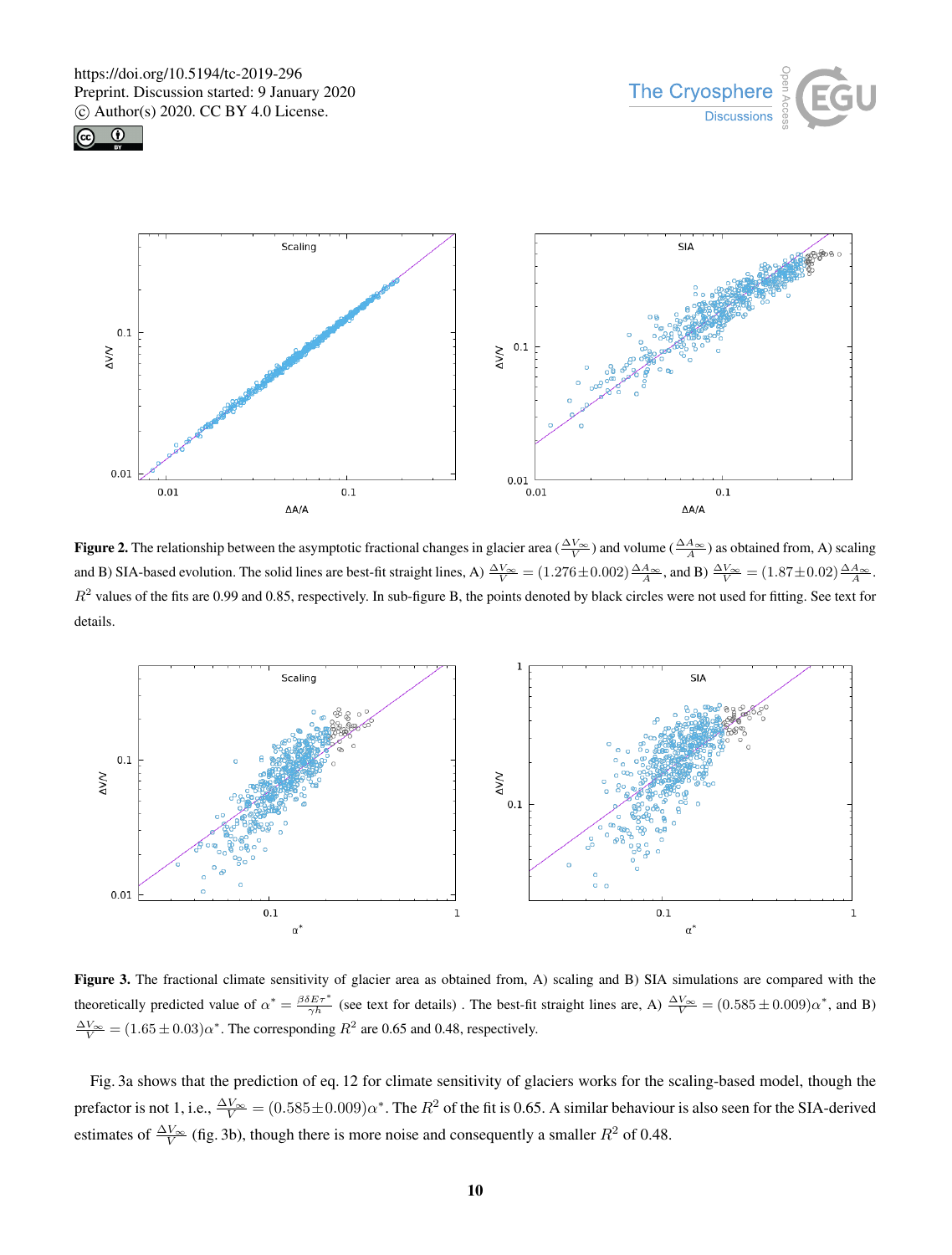



255 The above figure (fig. 3b) may also suggest that a more general power-law function of  $\alpha^*$  with a power-law exponent larger than 1, may provide better estimates of  $\frac{\Delta V_{\infty}}{V}$ , particularly so for SIA-based simulations. Again, we do not have a theoretical argument for such a power-law behaviour and did not explore this further here.  $\alpha^*$  being dimensionless, dimensional arguments does note rule out possible a power-law behaviour.



Figure 4. The relationship between the area and volume response time as obtained from, A) scaling and B) SIA-based evolution. The solid lines are best-fit straight lines passing through origin with slope of  $0.959 \pm 0.001$  and  $0.647 \pm 0.003$ , respectively.  $R^2$  values for the fits are 0.99 and 0.94, respectively.

# 4.3 Area and volume-response time

260 The theoretical prediction of eq. 10 works reasonably well for the scaling-based evolution (fig. 4a), with best-fit functions

 $\tau_V = (0.959 \pm 0.001 \tau_A$  and (fig. 5b) with  $\tau_V = (0.945 \pm 0.006) \tau^*$ . The above fits have  $R^2$  values of 0.99 an 0.88, respectively. For SIA evolution,  $\tau_V$  and  $\tau_A$  are not equal (fig. 4b). However,  $\tau_V$  is still proportional to  $\tau_A$  with best-fit relation being  $\tau_V = (0.647 \pm 0.003)\tau_A$ , with an  $R^2$  of 0.94.  $\tau_V$  and  $\tau_A$  are both proportional to  $\tau^*$  to a good approximation (fig. 5b) for SIA evolution as well, although the proportionality constant is not 1 contrary to eq. 10.

265 Apart from the fact that scaling-based evolution leads to an underestimation of glacier response time as described above, an important point of departure of SIA results from that of scaling is that area-response time is larger than the volume-response time in SIA. The difference between area and volume response for mountain glaciers is a known fact (e.g., Banerjee and Shankar, 2013).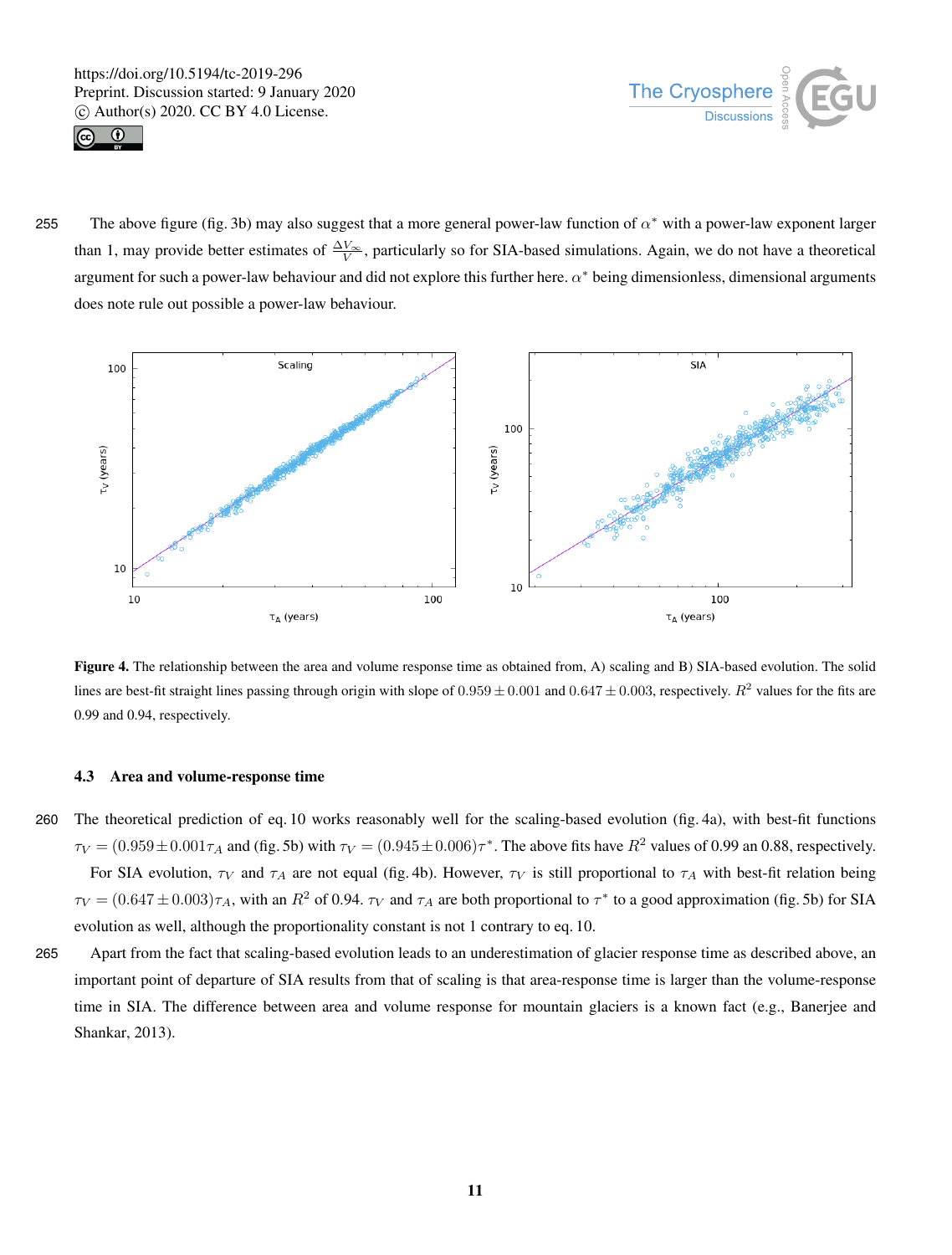





Figure 5. The area and volume response time as obtained from, A) scaling and B) SIA-based evolution are compared with theoretical prediction  $\tau^* = \frac{-1}{(\beta + bt/\gamma h)}$  (see text for details). The best-fit straight lines in log-log scale yield, A)  $\tau_A = (0.945 \pm 0.006)\tau^*$  and B)  $\tau_A =$  $(2.67 \pm 0.04)\tau^*$ , respectively, for scaling and SIA evolution.  $R^2$  of the fits are 0.88 and 0.52, respectively.

# 4.4 Estimating total glacier loss using scaling and linear response theory

270 Starting with an initial volume (area) of 603 km<sup>3</sup> (5144 km<sup>2</sup>) the 551 glaciers simulated by SIA loses 123 km<sup>3</sup> (521 km<sup>2</sup>) of volume (area) in 500 years after the step-change in ELA by 50 m, with most of the changes taking place during the first couple of centuries (fig. 6).

As shown in fig 6, both scaling-based and linear-response model underestimates the long-term change in total area for the same 50 m rise in ELA, with respective values of the predicted area change being  $264$  and  $478 \text{ km}^2$ . The scaling model 275 prediction is off by a factor of  $\sim \frac{1}{2}$ , while the linear response model is within 10% of the SIA values. Very similar trends are seen for the magnitude of volume change as well.In fact, here the scaling-model estimates for long-term change is smaller by a factor of  $\sim \frac{1}{3}$ . In comparison, the linear-response model predictions are within about 15% of the SIA values.

This relatively strong underestimation in the scaling model results is consistent with the systematic bias introduced by a time-invariant scaling assumption as discussed above. This also suggests that there might be significant negative bias of 280 mountain glacier contribution to sea-level rise as computed by scaling-based methods. It is also clear that the linear-response model performs quite well in reproducing SIA results. We have verified the linear-response model obtained by fitting the SIA simulation results for the ensemble of 551 central Himalayan glaciers, similarly outperforms the scaling-based method for another set of 143 glaciers from the western Himalaya (figure A2).

We note that the aforementioned bias of the scaling-based method is present even when multi-decadal predictions of glacier 285 volume loss is concerned (fig. 6). However, up to  $t \lesssim 100$  years the predicted area loss curves are similar for both scaling-based and linear response models. A problem that is apparent with scaling-model predictions is the generally quicker response of the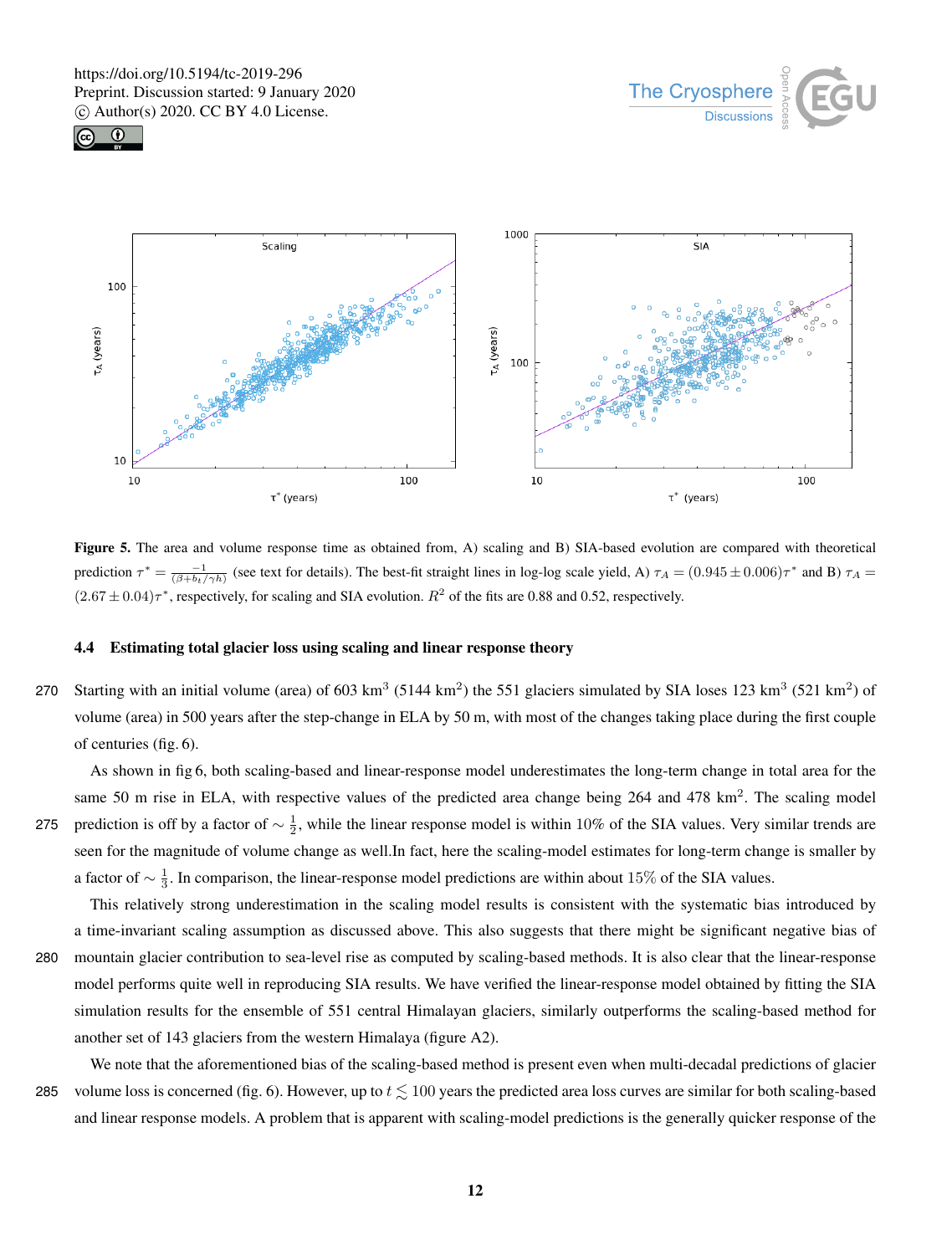





Figure 6. The evolution of the total glacier volume (A), and (B) glacierised area for the ensemble of 551 glaciers simulated with three different methods, namely, SIA, scaling and linear-response model, are shown with orange, red, and blue solid lines, respectively. See text for details.

glaciers evolving under time-independent scaling evolution (fig. 6)). This is consistent with the discussions above that timeinvariant scaling-based models underestimates glacier response time. The difference in response time of total area and volume, as seen in SIA simulations, is not captured by the scaling-based model.

### 290 4.5 Limitation of the present study

Some of the limitations of the present study, namely, 1) use of SIA that considers only the horizontal shear stresses to describe ice deformation, 2) ignoring the sliding contribution to glacier flow, and 3) the effect of debris-cover and avalanche activity on the mass-balance profile, have already been discussed. Another important simplification is the use of a simple linear massbalance profile with a cut-off and considering step-changes in ELA as the only mass-balance forcing. In reality, the mass-295 balance profile and its temporal variability are going to be more complicated. In fact, the mass-balance forcing are likely to vary between regions as well, driving a variable climate response of glaciers. More detailed studies that relaxes some of the above mentioned assumptions are needed to check the validity of and to refine the linear-response model described here.

It is possible or even likely that the inclusion of some the above processes may influence the scaling behaviour by changing the the value of the scaling parameters or by intruding more scatter in the fits. However, based on the argument outlined in the

300 text before, and the SIA model result that the scaling factor  $c$  is time-dependent may be quite general. If that is so, then the biases would be present in predictions from time-invariant scaling assumption, even if the magnitude of the bias is different from what is discussed in this paper.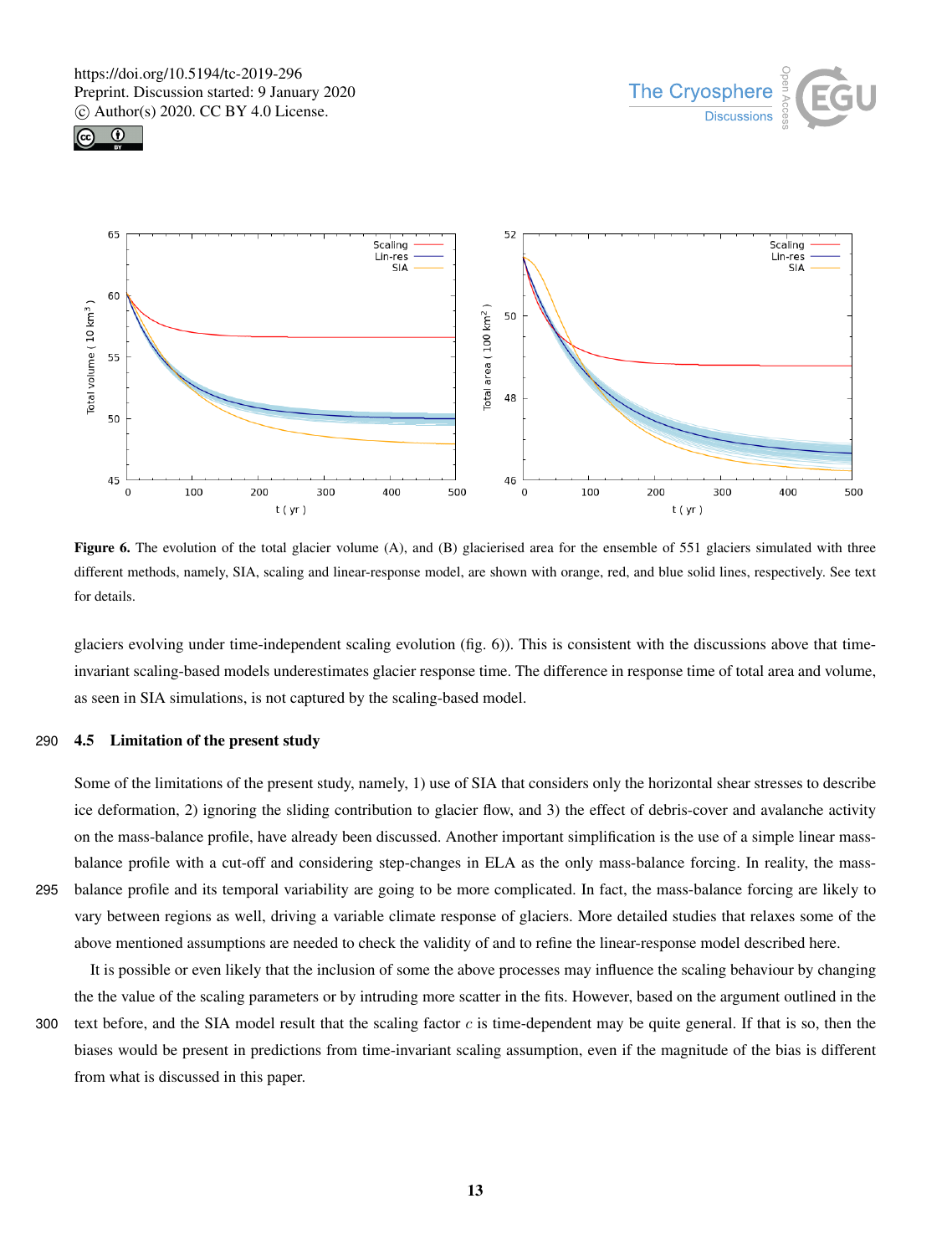



Since the results of this paper are based on simulation of an ensemble consisting of 551 synthetic glaciers with geometries similar to glaciers in the central Himalaya (and tested on 143 glaciers in the western Himalaya), it remains to be investigated if 305 the results described here depend on the regional characteristics of glaciers to some extent.

#### 5 Summary and Conclusions

In this paper, we perform 2d SIA-based transient simulations of 551 synthetic glaciers with geometries similar to glaciers in the Ganga basin, central Himalaya. The long-term response of these glaciers to 50 m ELA change reveal that the initial ( $t = 0$ year) and final states  $(t = 500 \text{ years})$  obey area-volume scaling with the predicted exponent of 1.286. However, the scale factor 310  $c$  reduces by 13% over this period. This changing c introduces a bias in the area and volume change whenever scaling-based models, that assumes c to be time-independent, are used. The scaling method employed here underestimates the long-term changes in glacier area and volume over several centuries quite strongly. Significant differences are also present over the multi-

- decadal scale. These results points to the possibility of significant biases in predictions of future sea-level change or future extent of glaciers in various glacierised regions, whenever a area-volume scaling-based method is used.
- 315 In addition to identifying the bias in scaling-based models, we derived here expressions for glacier-response properties under a time-invariant scaling assumption and verified them with results from a scaling-based simulation of the ensemble of glaciers mentioned above. These expressions were also utilised to obtain best-fit parameterisation of the linear-response properties of glaciers simulated by SIA. A comparison between the response properties obtained for the above two methods confirms the systematic underestimation of climate sensitivity and response time under time-invariant scaling assumption. The response
- 320 properties obtained from the analysis of SIA-based simulation results lead to a linear-response model that performs quite well in reproducing the time-series of total area and volume. This linear-response model could potentially be useful in predicting large-scale glacier change or global sea-level rise accurately as it reduces the biases that are inherent in scaling-based methods and, at the same time, retains the advantage of computational efficiency.

*Code availability.* The codes for the low-dimensional models used in this paper are available upon request.

325 *Author contributions.* AB designed the study, did the theoretical analysis, and wrote the paper. AJ and DP developed the codes. AJ ran the simulations. All three authors contributed to the analysis of the simulated data and discussions.

*Competing interests.* We declare that there are no competing interest.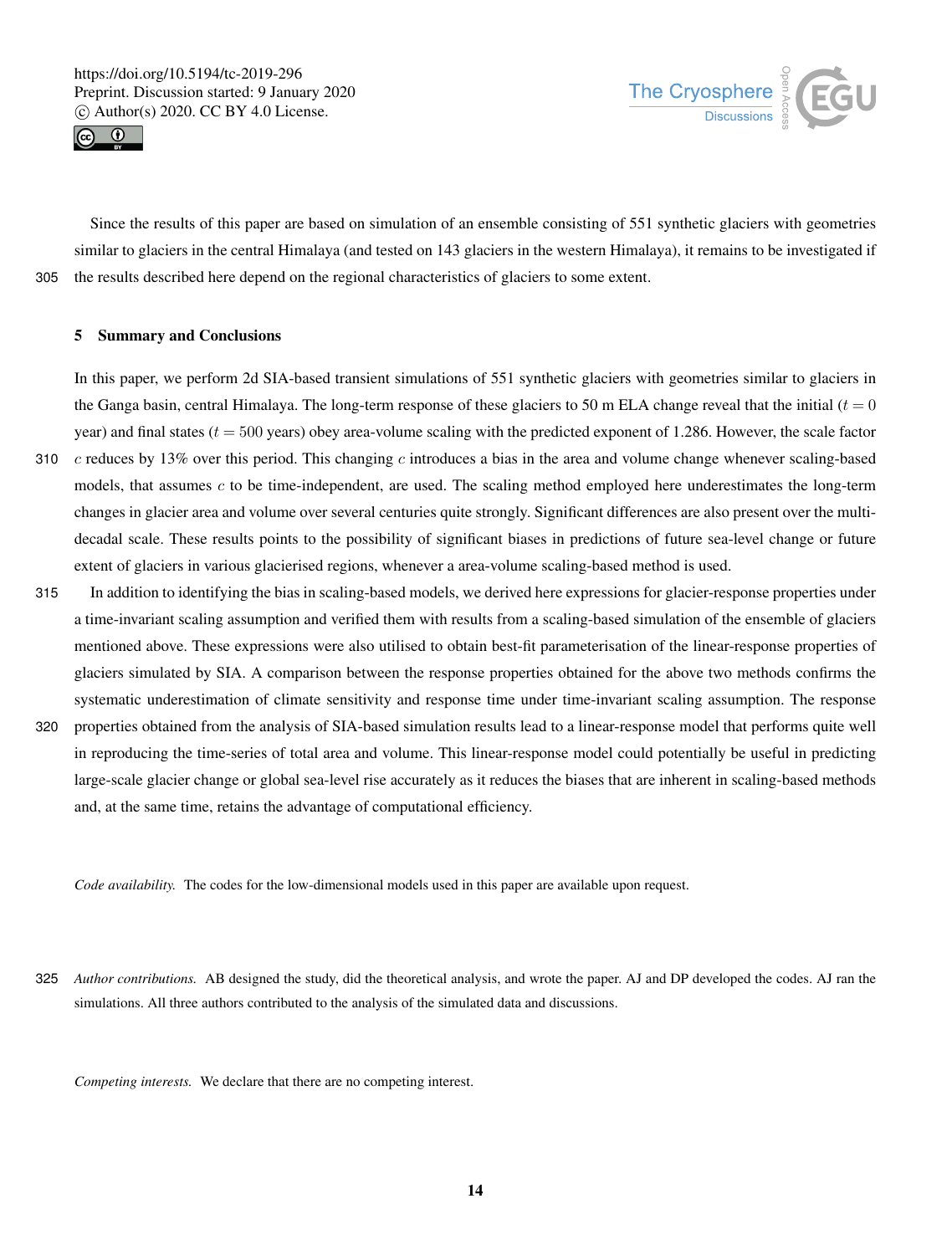





Figure A1. The location 551 simulated glaciers from Ganga basin, the Central Himalaya are shown with filled green circles. The dark blue stars denote all the glaciers in the region with area more than  $2 \text{ km}^2$  as per RGI 6.0 inventory.



Figure A2. The evolution of the total glacier volume (A), and (B) glacierised area for an ensemble of 143 glaciers from the western Himalaya. These glaciers simulated with three different methods, namely, SIA, scaling and linear-response model. The corresponding results are shown with orange, red, and blue solid lines, respectively. These glaciers are located within 31°N-33°N and 77°E-79°E. The modelled area ranges between 2.7 to 134.4  $\text{km}^2$ . The selection criteria, detail of the models and parameters used, and the climate forcing are exactly the same as that used for the ensemble of 551 central Himalayan glaciers described in the main text.

*Acknowledgements.* The SIA code was developed with support from MoES grant no. MoES/PAMC/H&C/80/2016-PC-II. AJ is supported by MoES grant no MoES/PAMC/H&C/80/2016-PC-II.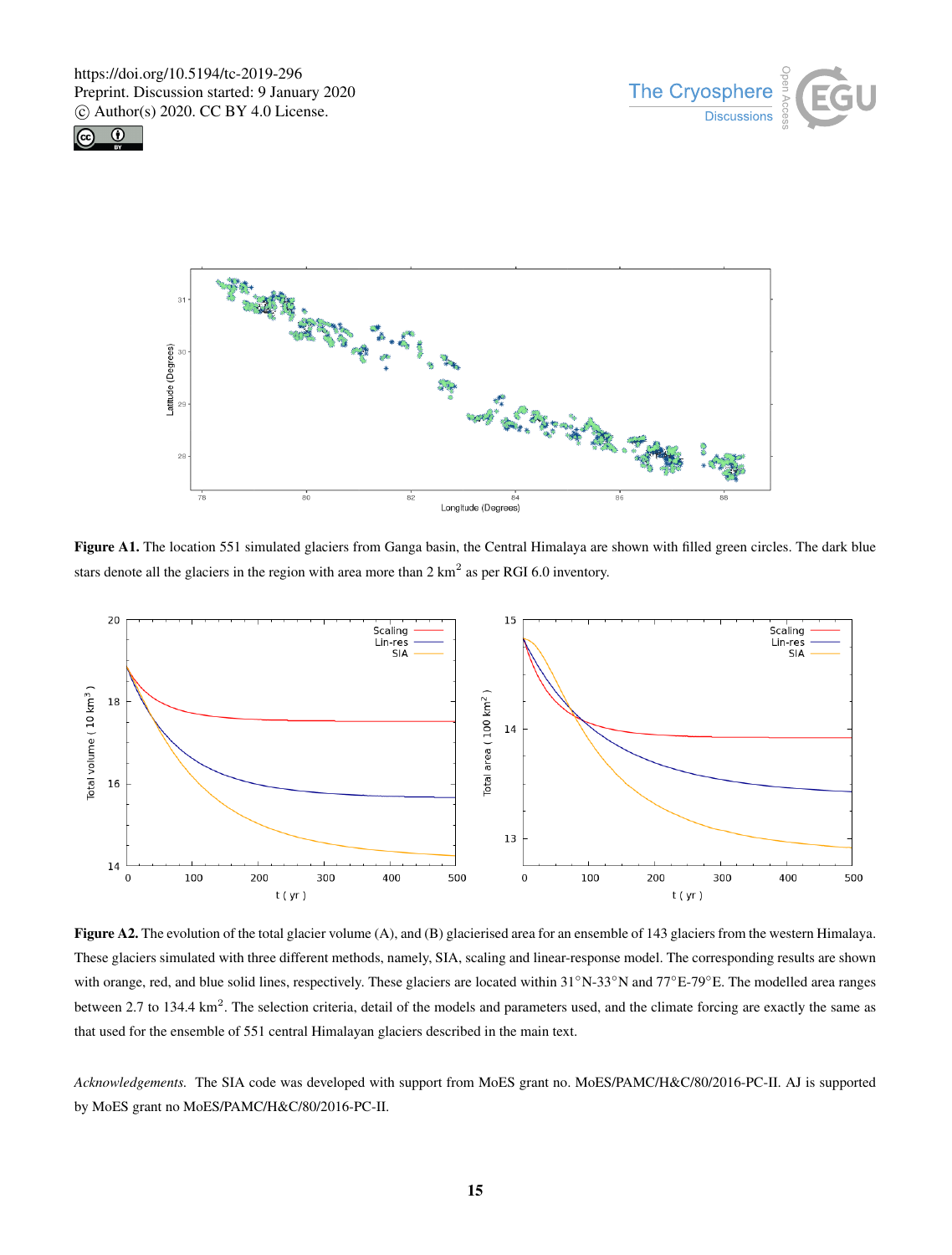



# 330 References

- Adhikari, S., and Marshall, S. J. (2012). Glacier volume-area relation for high-order mechanics and transient glacier states. Geophysical Research Letters, 39(16).
- NASA/METI/AIST/Japan Spacesystems, and U.S./Japan ASTER Science Team (2019). ASTER Global Digital Elevation Model V003 [Data set]. NASA EOSDIS Land Processes DAAC. Accessed from https://doi.org/10.5067/ASTER/ASTGTM.003
- 335 Bahr, D. B. (1997). Width and length scaling of glaciers. Journal of Glaciology, 43(145), 557-562. Bahr, D. B., Pfeffer, W. T., and Kaser, G. (2015). A review of volume-area scaling of glaciers. Reviews of Geophysics, 53(1), 95-140. Banerjee, A., and Shankar, R. (2013). On the response of Himalayan glaciers to climate change. Journal of Glaciology, 59(215), 480-490. Banerjee, A., and Kumari, R. (2019). Glacier area and the variability of glacier change. Unpublished, https://eartharxiv.org/y2vs6/ (DOI: 10.31223/osf.io/y2vs6).
- 340 Chen, J., and Ohmura, A. (1990). Estimation of Alpine glacier water resources and their change since the 1870s. IAHS publ, 193, 127-135. Cogley, J. G. (2009). Geodetic and direct mass-balance measurements: comparison and joint analysis. Annals of Glaciology, 50(50), 96-100. Cuffey, K., and Patterson, W. (2010). The Physics of Glaciers. Elsevier. Burlington, MA.
	- Farinotti, D., and Huss, M. (2013). An upper-bound estimate for the accuracy of glacier volume-area scaling. The Cryosphere, 7(6), 1707- 1720.
- 345 Farinotti, D., Brinkerhoff, D., Clarke, G. K., and others (2016). How accurate are estimates of glacier ice thickness? Results from ITMIX, the Ice Thickness Models Intercomparison eXperiment. The Cryosphere, 11(2), 949-970.
	- Giesen, R. H., and Oerlemans, J. (2013). Climate-model induced differences in the 21st century global and regional glacier contributions to sea-level rise. Climate dynamics, 41(11-12), 3283-3300.
- Harrison, W. D., Elsberg, D. H., Echelmeyer, K. A., and Krimmel, R. M. (2001). On the characterization of glacier response by a single 350 time-scale. Journal of Glaciology, 47(159), 659-664.
	- Hindmarsh, R. C., and Payne, A. J. (1996). Time-step limits for stable solutions of the ice-sheet equation. Annals of Glaciology, 23, 74-85. Hirabayashi, Y., Döll, P., and Kanae, S. (2010). Global-scale modeling of glacier mass balances for water resources assessments: Glacier mass changes between 1948 and 2006. Journal of Hydrology, 390(3-4), 245-256.
- Hock, R., Bliss, A., Marzeion, B., Giesen, R. H., Hirabayashi, Y., Huss, M., Radić, V., and Slangen, A. B. (2019). GlacierMIP-A model 355 intercomparison of global-scale glacier mass-balance models and projections. Journal of Glaciology, 65(251), 453-467.
- Huss, M., Jouvet, G., Farinotti, D., and Bauder, A. (2010). Future high-mountain hydrology: a new parameterization of glacier retreat. Hydrology and Earth System Sciences, 14(5), 815-829.

Huss M., and Hock, R. (2015). A new model for global glacier change and sea-level rise. Frontiers in Earth Science, 3, 54.

Jacob, T., Wahr, J., Pfeffer, W. T., and Swenson, S. (2012). Recent contributions of glaciers and ice caps to sea level rise. Nature, 482(7386), 360 514.

- Jarosch, A. H., Schoof, C. G., and Anslow, F. S. (2013). Restoring mass conservation to shallow ice flow models over complex terrain. The Cryosphere, 7(1), 229-240.
	- Jóhannesson, T., Raymond, C., and Waddington, E. D. (1989). Time–scale for adjustment of glaciers to changes in mass balance. Journal of Glaciology, 35(121), 355-369.
- 365 Kraaijenbrink, P. D. A., Bierkens, M. F. P., Lutz, A. F., and Immerzeel, W. W. (2017). Impact of a global temperature rise of 1.5 degrees Celsius on Asia's glaciers. Nature, 549(7671), 257.